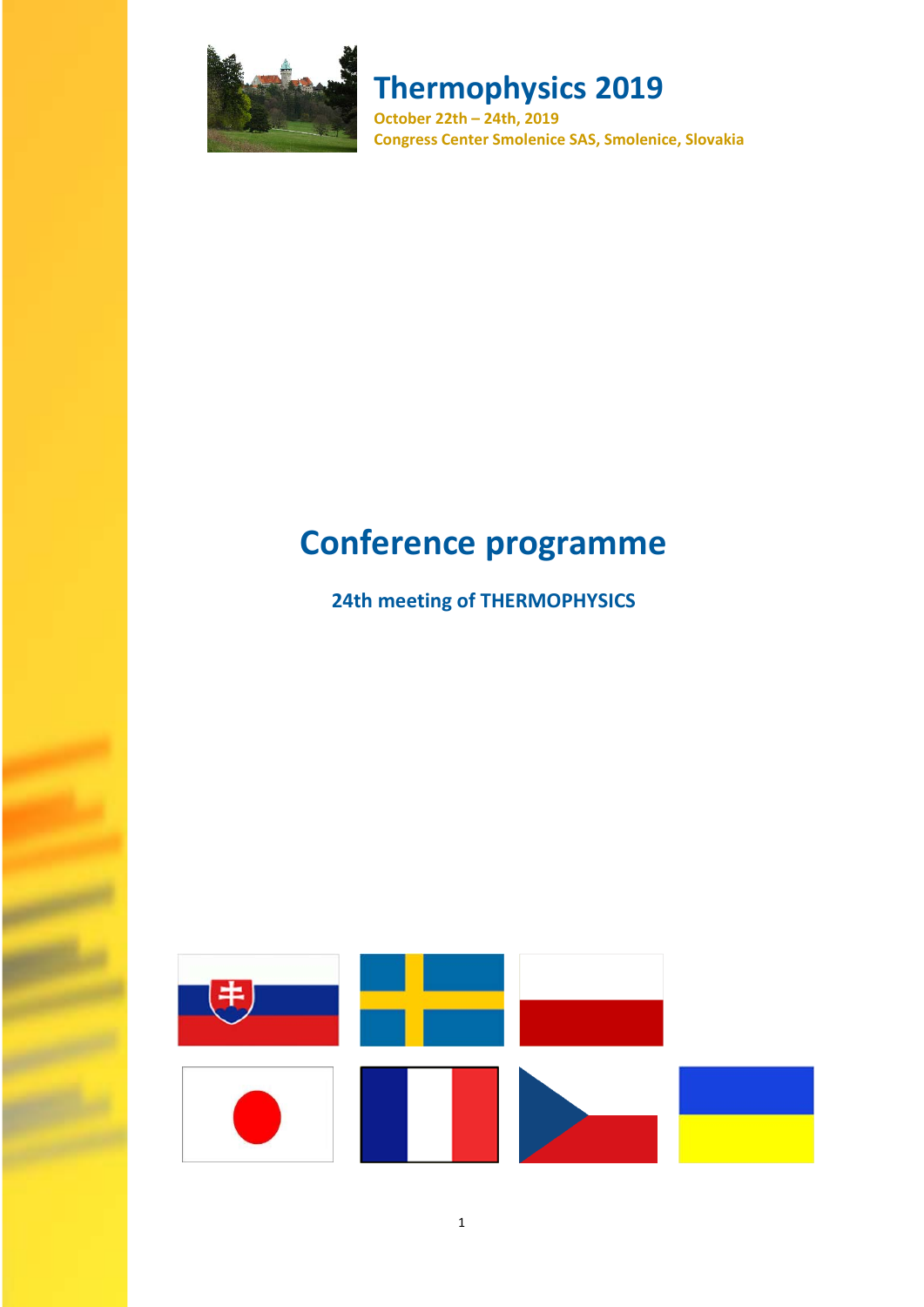

**October 22th – 24th, 2019 Congress Center Smolenice SAS, Smolenice, Slovakia**

### *Tuesday, October 22, 2019*

*11:00 – 14:30 Conference registration 13:00 – 14:15 Lunch* 

*14:30 Conference opening* 

*14:45 Invited lecture (30 minutes) chairman Peter Matiasovsky*

**Ondrej Jankovský** SYNTHESIS AND PROPERTIES OF LAYERED NANOMATERIALS

*15:15 Lectures (3 20 minutes)* 

**Kryštof Skrbek and Ondřej Jankovský** SYNTHESIS AND CHARACTERIZATION OF CERIA NANOPARTICLES

**Adéla Jiříčková**, **Michal Lojka, David Sedmidubský, and Ondřej Jankovský** FAST SYNTHESIS OF HIGHLY‐OXIDIZED GRAPHENE OXIDE BY TWO‐STEP OXIDATION PROCESS

Filip Antončík, Adéla Jiříčková, David Sedmidubský Tomáš Hlásek, Michal Lojka, Ondřej Jankovský HEAT CAPACITY AND THERMAL STABILITY OF Y2BaCuO5

*16:15 Coffee break (15 minutes)*

*16:30 Lectures (4 20 minutes) chairman Ondrej Jankovský*

Michal Lojka, Adéla Jiříčková, Anna-Marie Lauermannová, Milena Pavlíková, Zbyšek Pavlík and Ondřej **Jankovský** KINETICS OF FORMATION AND THERMAL STABILITY OF Mg2(OH)3Cl∙4 H2O

**Daisuke Ogura, Yuki Nakata, Shuichi Hokoi**, **Hiromi Takabayashi, Ken Okada, Bomin Su and P. Xue** INFLUENCE OF LIGHT ENVIRONMENT ON DETERIORATION OF MURAL PAINTINGS IN MOGAO CAVE 285, DUNHUANG

**Jaroslav Pokorný, Lucie Zemanová, Milena Pavlíková, Šimon Marušiak and Zbyšek Pavlík** THERMAL PROPERTIES OF LIME‐BASED PLASTERS WITH EXPANDED GLASS GRANULATE

**Jaroslav Pokorný, Lucie Zemanová, Milena Pavlíková, Zbyšek Pavlík** PROPERTIES OF ALKALI‐ACTIVATED COMPOSITES CONTAINING BIOMASS ASH

*19:00 Dinner*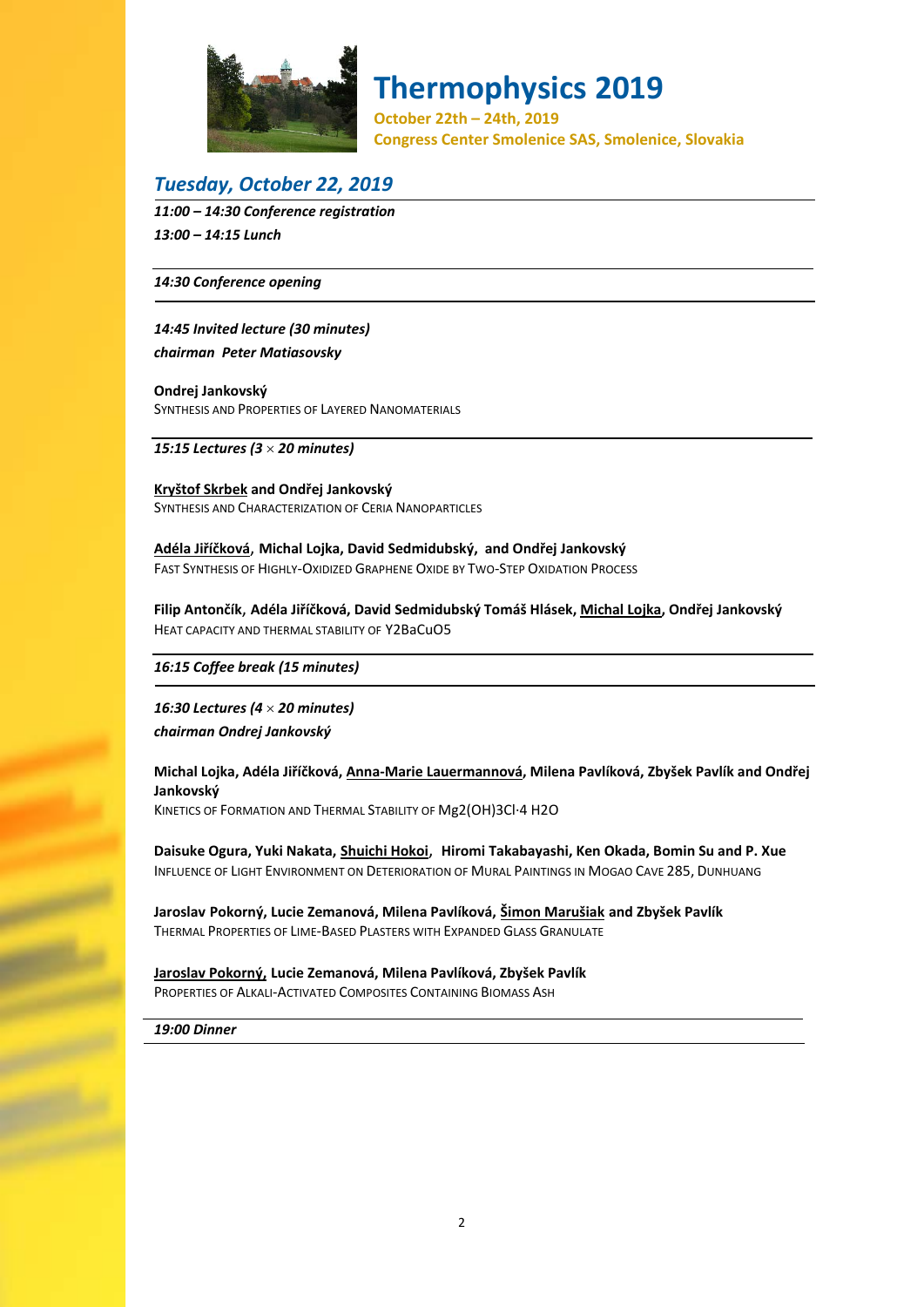

**October 22th – 24th, 2019 Congress Center Smolenice SAS, Smolenice, Slovakia**

### *Wednesday, October 23, 2019*

*9:00 Invited lecture (30 minutes) chairman Vlastimil Boháč*

#### **Mattias Gustavsson**

TESTING THERMAL EFFUSIVITY WITH THE HOT DISK AND HOT STRIP TECHNIQUE

#### *9:30 Lectures (3 20 minutes)*

#### **Vlastimil Boháč**, **Peter Dieška, Rupali Tiwari, Viliam Vretenár**

INFLUENCE OF THE THERMAL HEAT RESISTANCE AND THE HEAT CAPACITY OF THE HEAT SOURCE DISTURBANCE EFFECTS FOR THE MEASUREMENT ACCURACY OF THE PARAMETERS ESTIMATION BY MEANS OF TRANSIENT METHODS

#### **Rupali Tiwari**, **Vlastimil Boháč, Peter Dieška and Viliam Vretenár**

THE INFLUENCE OF SURFACE ROUGHNESS ON THE MEASUREMENT OF THERMOPHYSICAL PROPERTIES OF NATURAL STONES

#### **Pavlo Lishchuk**, **Ali Belarouci Roman Tkach, Kateryna Dubyk, Roman Ostapenko, Vasyl Kuryliuk, Guillaume Castanet, Svitlana Naumenko, Andrey Kuzmich, Fabrice Lemoine, Vladimir Lysenko, David Lacroix and Mykola Isaiev**

IMPACT OF THERMAL ANNEALING ON PHOTOACOUSTIC RESPONSE AND HEAT TRANSPORT IN POROUS SILICON BASED NANOSTRUCTURED MATERIALS

#### *10:30 Coffee break (15 minutes)*

*10:45 Lectures (4 20 minutes) chairman Zbyšek Pavlík*

#### T**omasz Ślęzak**, **Janusz Zmywaczyk and Piotr Koniorczyk**

THERMAL DIFFUSIVITY INVESTIGATIONS OF THE TITANIUM GRADE 1 IN WIDE TEMPERATURE RANGE

**Tomasz Ślęzak**, **Piotr Koniorczyk and Janusz Zmywaczyk** DSC INVESTIGATIONS OF TITANIUM GRADE 1 IN A WIDE TEMPERATURE RANGE

### **Mateusz Zieliński**, **Janusz Zmywaczyk, Piotr Koniorczyk, Marcin Cegła**

THERMAL DIFFUSIVITY INVESTIGATIONS OF THE HIGH STRENGTH STEEL S960QL IN WIDE TEMPERATURE RANGE

#### **Piotr Koniorczyk, Janusz Zmywaczyk, Andrzej Dębski, Mateusz Zieliński**, **Marcin Cegła**

INVESTIGATIONS OF THERMAL DIFFUSIVITY AND THERMAL EXPANSION FOR THREE TYPES OF THE BARREL STEEL

*12:30 Lunch* 

#### *13:30 Cultural programme*

*18:30 Conference dinner*